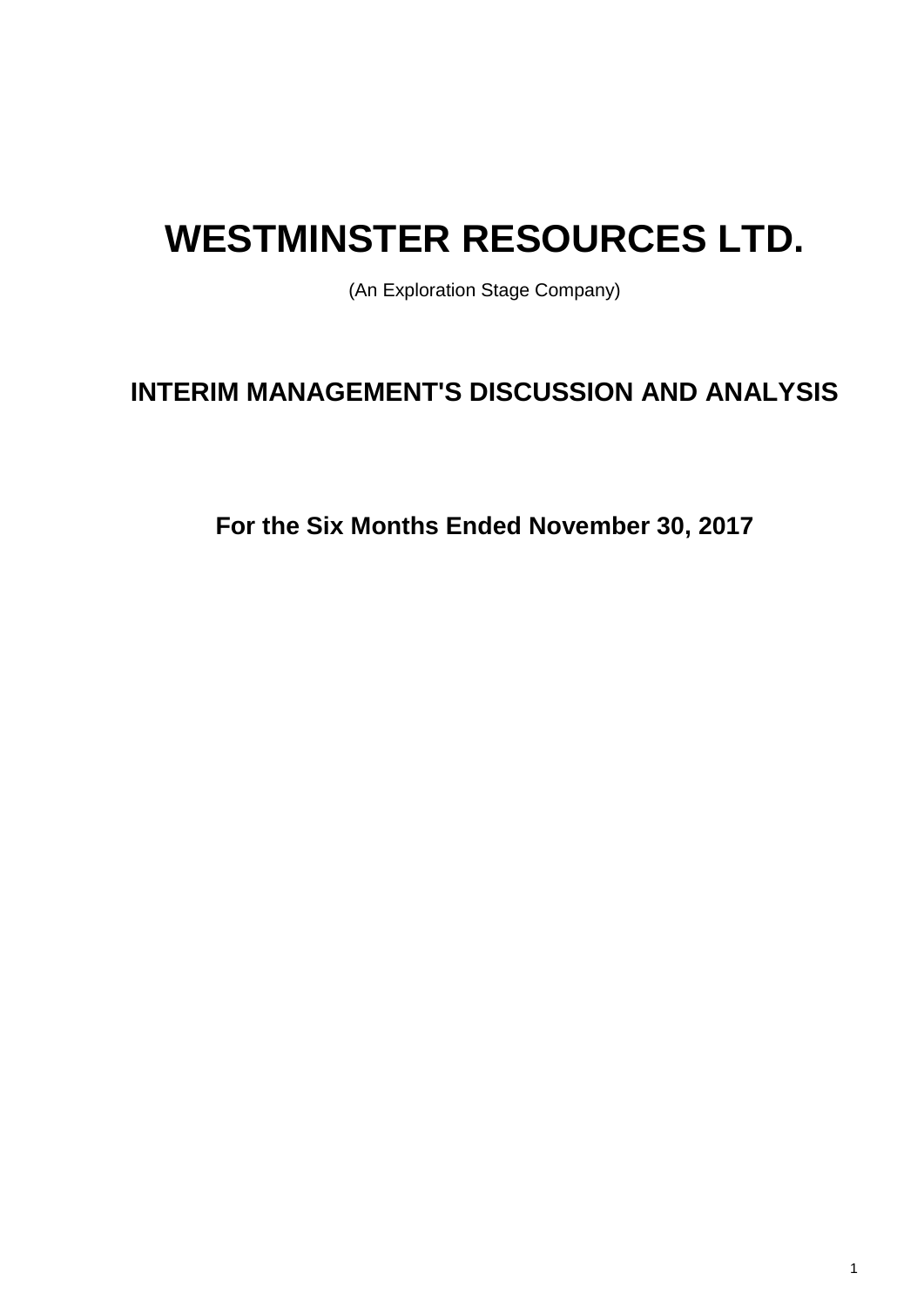**Interim Management's Discussion and Analysis – Quarterly Highlights**

For the six months ended November 30, 2017 (Expressed in Canadian Dollars – Unaudited)

#### **CAUTIONARY STATEMENT REGARDING FORWARD-LOOKING INFORMATION**

Certain information contained or incorporated by reference in this MD&A, including any information as to our future financial or operating performance, constitutes "forward-looking statements". All statements, other than statements of historical fact, are forward-looking statements. The words "believe", "expect", "anticipate", "contemplate", "target", "plan", "intends", "continue", "budget", "estimate", "may", "will", "schedule" and similar expressions identify forward-looking statements. Forward-looking statements are necessarily based upon a number of estimates and assumptions that, while considered reasonable by us, are inherently subject to significant business, economic and competitive uncertainties and contingencies. Known and unknown factors could cause actual results to differ materially from those projected in the forward-looking statements. Such factors include, but are not limited to: fluctuations in the currency markets; fluctuations in the spot and forward price of gold or other commodities; changes in national and local government legislation, taxation, controls, regulations and political or economic developments in Canada and in other countries; business opportunities that may be presented to, or pursued by, us; operating or technical difficulties in connection with mining or development activities; employee relations; litigation; the speculative nature of exploration and development, including the risks of obtaining necessary licenses and permits; and contests over title to properties, particularly title to undeveloped properties. In addition, there are risks and hazards associated with the business of exploration, development and mining, including environmental hazards, industrial accidents, unusual or unexpected formations, pressures, cave-ins, flooding and the risk of inadequate insurance, or inability to obtain insurance, to cover these risks. Many of these uncertainties and contingencies can affect our actual results and could cause actual results to differ materially from those expressed or implied in any forward-looking statements made by, or on behalf of, us. Readers are cautioned that forward-looking statements are not guarantees of future performance. All of the forward-looking statements made in this MD&A are qualified by these cautionary statements.

We disclaim any intention or obligation to update or revise any forward-looking statements whether as a result of new information, future events or otherwise, except to the extent required by applicable laws.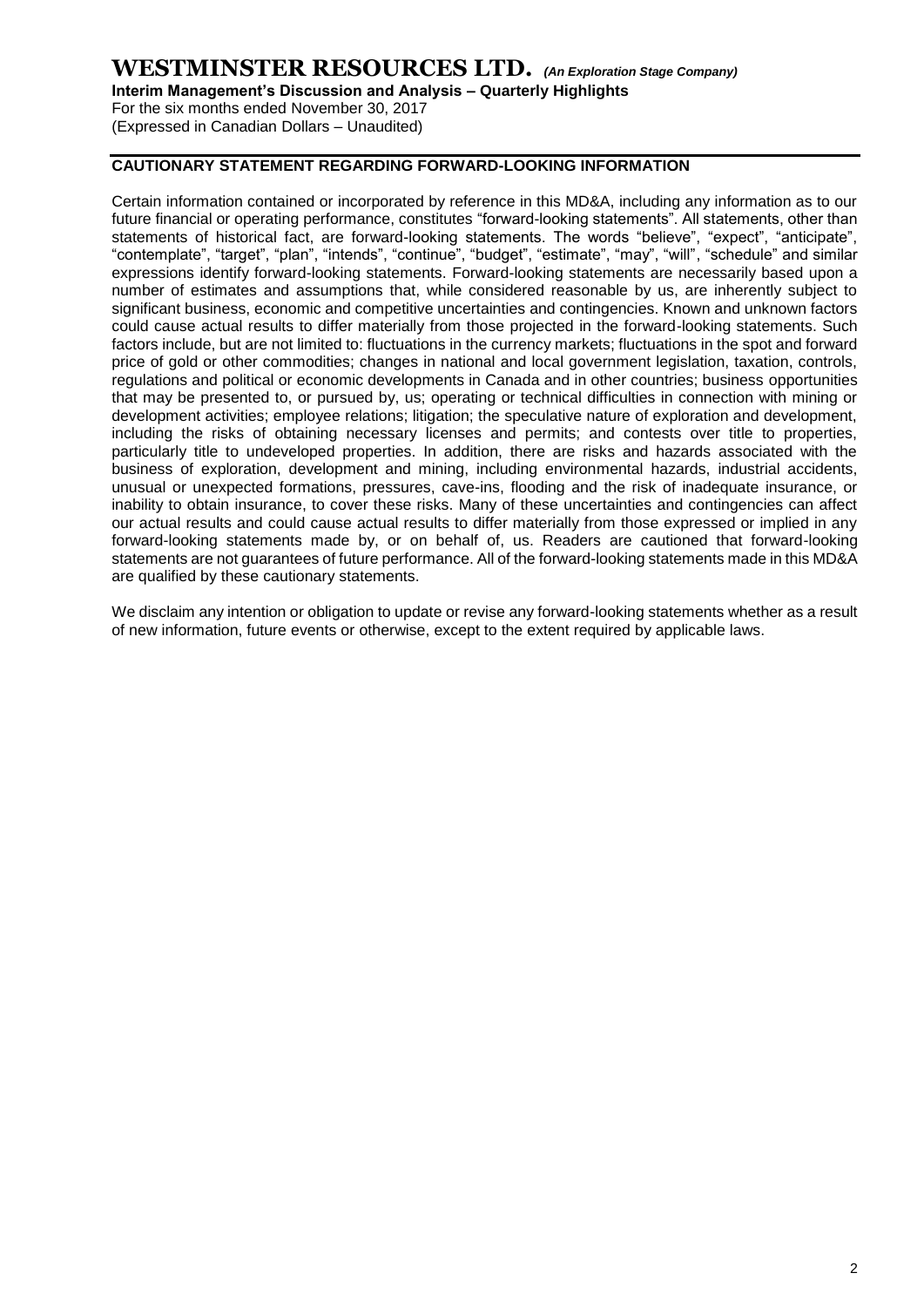**Interim Management's Discussion and Analysis – Quarterly Highlights**

For the six months ended Novembef 30, 2017 (Expressed in Canadian Dollars – Unaudited)

#### **1.1 Date**

The following management's discussion and analysis ("MD&A"), which is dated January 29, 2018 provides a review of the activities, results of operations and financial condition of Westminster Resources Ltd. ("the Company" or "Westminster"), as at November 30, 2017 as well as future prospects of the Company. This MD&A should be read in conjunction with the unaudited condensed interim consolidated financial statements of the Company as at and for the six months ended November 30, 2017 (the "Interim Financial Statements"), together with the audited consolidated financial statements of the Company as at and for the year ended May 31, 2017. All dollar amounts in this MD&A are expressed in Canadian dollars unless otherwise specified (the Company's financial statements are prepared in Canadian dollars). Additional information relating to the Company is available on SEDAR at www.sedar.com.

#### **1.2 Overall Performance**

#### *1.2.1 Introduction*

Westminster is a resource company that is conducting exploration in Sonora state, Mexico through its whollyowned integrated subsidiaries, Minera Westminster, S.A. de C.V. ("Minera Westminster") and Servicios Westminster, S.A. de C.V. ("Servicios Westminster"). The Company's active exploration interests are located in Sonora near Obregon. The mineral concessions, which have been acquired by staking, option agreements and through outright purchases, are prospective for gold, copper and silver. The Company is also conducting exploration on the MER Lithium Project in the Northwest Territories of Canada.

Within the El Cobre property concession, which covers an area of approximately 17,854 hectares there are 2 projects; the Guayacan and the Sierra. Mineralization in this area is characterized by high grade goldcopper-silver veins, breccias, and diatremes associated with porphyry deposit-style mineralized systems. The ground which comprises the El Cobre property, before the Company initiated its exploration program, had not been previously explored using modern exploration methodologies nor had it been previously drill tested.

In addition to the above, on September 12, 2017, the Company entered into a binding Letter of Intent with Latin Resources Limited ("Latin") (ASX: LRS) to acquire a 100% interest in the Ilo Norte and Ilo Este copper projects, (the "Projects") located in southern Peru. Latin is at arms' length to the Company.

The Projects comprise a number of concessions totalling over 36,000 hectares located in the highly prospective coastal IOCG/Porphyry Copper belt of Southern Peru. Latin has carried out exploration drilling and has successfully demonstrated substantial upside for development of the Projects. Within 100 km of the Projects, the region is the source of around half of Peru's copper production (the world's third largest copper producing nation). The details of the Letter of Intent are discussed further below in this MDA. The Company also continues to review and investigate other projects which may fit the Company's overall capabilities and goals.

#### *1.2.2 Financial conditions*

At November 30, 2017, the Company had no long-term debt and its credit and interest rate risks are limited to interest bearing assets of cash. At November 30, 2017, the Company had \$1,022,857 in cash (May 31, 2017 - \$11,410) and working capital of \$1,173,899 (May 31, 2017 – a working capital deficiency of \$59,033).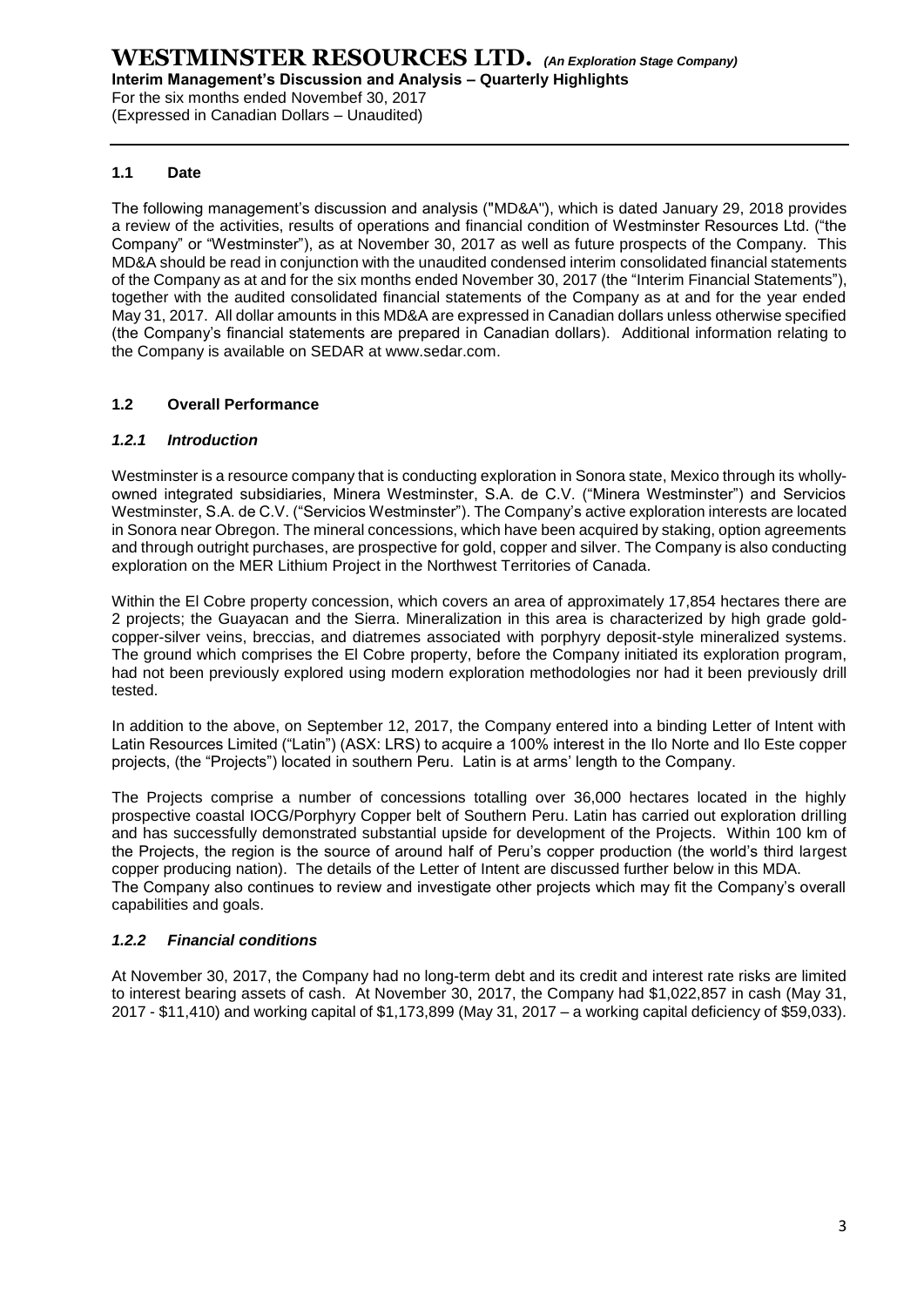**Interim Management's Discussion and Analysis – Quarterly Highlights**

For the six months ended November 30, 2017 (Expressed in Canadian Dollars – Unaudited)

#### *1.2.3 Outlook and Recent Exploration Activity*

For the six months ended November 30, 2017, the Company did not complete any exploration activities on any of its exploration projects in Mexico or Canada, but instead was focused on raising funding. During Q2 2018, the Company completed two financings which resulted in the issuance of 11,715,000 common shares for total gross proceeds of \$2,043,900. The resulting financings have resulted in the Company re-focusing its priorities which includes reviewing its existing projects in Mexico and Canada and considering future exploration programs thereon, the continuing review of other mineral projects that may fit within the Company's portfolio, and the possibility of sourcing possible other additional funding and/or pursue industry partnerships. The following information presents details on the Company's properties and recent exploration and evaluation activities in Mexico and Canada.

#### **Exploration Highlights**

#### *Sierra Target*

During mid-2013, field crews discovered the "Sierra Target" on the Company's 100% owned El Cobre property Sonora, Mexico. The new Sierra Target consists of hydrothermal breccias, with diatreme characteristics and occurs in Miocene volcanic units at an elevation of some 700 metres above, and further to the West of the Montoso porphyry system.

A campaign of exploration along strike and to depth is warranted as the Sierra target hydrothermal breccias with diatreme characteristics and high-sulphidation system affinities make the potential at the Sierra system attractive.

#### *Guayacan*

In the Northwest corner of the El Cobre property the Guayacan copper gold silver prospect has been expanded by extensive soil sampling and prospecting. Exposures of copper silver and gold mineralization related to pink granite intrusive bodies have been identified along a strike length of 4 kilometres.

#### *North Guayacan Target*

A 500 m long target area designated "North Guyacan" is exposed as a zone of intense clay and sericite intrusive alteration with red ochre iron oxides on fractures, and in quartz veinlets and breccia zones. Several historic hand dug workings are present in the partially exposed altered granite and granodiorite and on local structures.

#### *Red Soil and SGH Geochemical anomalies target*

About 800 metres SE from the North Guyacan historic diggings a 50 metre by 200 metre area of intensely altered sericite-iron oxide bearing granite is exposed. Rusty hematite quartz veinlets and iron oxides in fractures are exposed in creek banks and flat areas. Intensely red coloured soils are found with sericite bordering quartz veinlets and iron oxide veins.

The Company considers this exposed zone to be a high priority target.

#### *Middle Guayacan Skarn - Hornfels and Felsic unit zone*

Approximately 1600 metres south-east from the North Guyacan old hand dug workings, the Company has made important discoveries during follow-up of precious metal soil survey geochemical anomalies. Several small exposures of mineralized underlying bedrock were located on a ridge as windows through a thin veneer of Tertiary andesitic volcanic rocks. This ridge area is adjacent to an extensive SGH soil anomaly target. The newly discovered Middle Guayacan Skarn - Hornfels and Felsic unit target is 400 metres south-east from the high grade intermediate sulphidation epithermal veins in the RED SOIL target previously described. The newly located zone consists of secondary copper mineralization in magnetite-epidote bearing skarn rocks and silicified, altered intrusive rocks (Hornfels) found in bedrock windows in the ridge and talus cover at anomalous soil survey sample sites.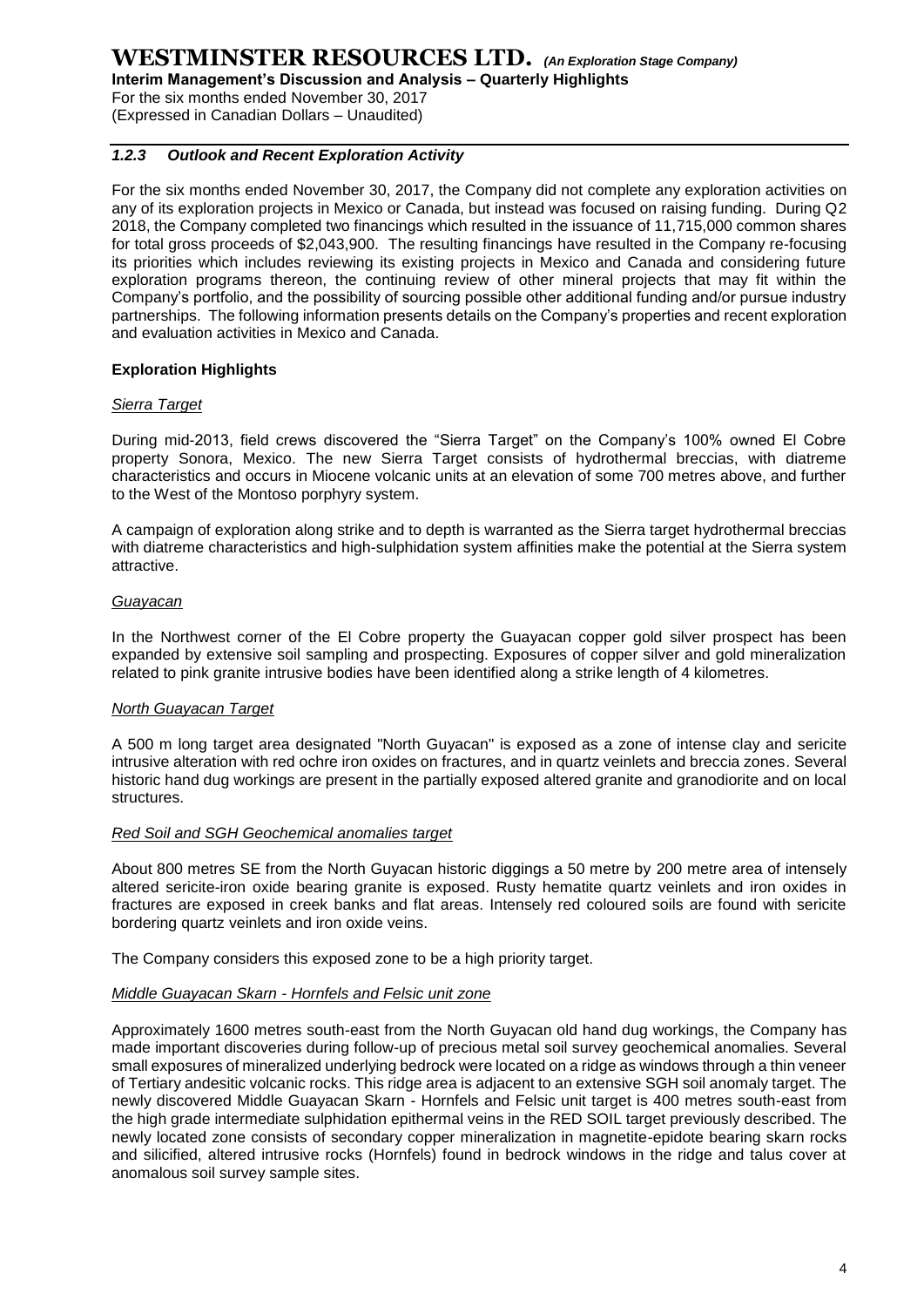**Interim Management's Discussion and Analysis – Quarterly Highlights**

For the six months ended November 30, 2017 (Expressed in Canadian Dollars – Unaudited)

The Company interprets these Skarn-Hornfels-Felsic zones as halo styles of mineralization typically found peripheral to porphyry systems.

#### *Middle Guayacan Copper Soil and Old Hand Dug Pit Zones*

Approximately one kilometre west of the Middle Guayacan Skarn ridge zone in a flat area, some old shallow hand diggings in intensely altered sericitic and red ochre stained iron oxide rich rock debris were discovered.

This new 50 m by 300 m subcropping malachite and chrysocollla secondary copper mineral bearing zone lies about 300 m further west from the intermittent low ridge of altered granitic subcrop (dyke) which runs north to south joining the North Guayacan and South Guayacan –Copper Shaft mineralized zones.

#### *South Guyacan Target*

This prospect area lies on a north to south linear trend of the altered granitic dyke which bisects the 3.5 kilometre wide magnetic low comprising the Guyacan airborne target anomaly. The variably sericitic-altered, low granitic ridge and adjacent flats contain anomalous geochemical soil survey multi element sample sites. Two east to west granite dykes and related structures cross cut the ridge.

The South Guyacan-Copper Shaft zone is located in the granitic dyke ridge about 2.7 kilometres directly south of the old North Guyacan diggings. It is characterized by an east-west crosscutting structure hosting quartz and iron oxides on fractures and in sericitic altered granite.

*The Far South - South Guyacan Zone* is about a kilometre further south from the historic South Guyacan Shaft. This target lies in a flat lying area on the southern edge of the entire Guyacan circular pattern airborne magnetic anomaly. Precious metal soil survey geochemical anomalous sample sites are present in an 200 metre area where sericite altered granite occurring as subcrop is intruded by various styles and intensities of quartz breccia bodies and veins. These showings are similar to the quartz breccia found 3.5 kilometres north at the North Guyacan zone and at other zones scattered across the GUYACAN target.

#### *South Guyacan – Far East Epithermal Target*

In 2015 during follow-up of anomalous geochemical gold-in soil sample sites located about 1,000 to 1,200 metres directly east from the South Guyacan-Copper Shaft Target, some old surface prospect diggings were located on an east facing Tertiary volcanic cover ridge and slope. These diggings are adjacent to flat land to the east where an area of some hundreds of metres of clay-sericite and red soil altered material is exposed. The diggings and this area of intense alteration are positioned on the flank of the more intense low magnetic patterns present on the far eastern side of the 3.5 kilometre wide circular magnetic anomaly outlining the entire Guyacan mineralized system.

Westminster's recent exploration of the new surface exposures of precious metals across the highly prospective Guayacan region has been successful in expanding and specifically defining priority exploration targets.

#### *Navojoa Project*

In view of the difficulties in accessing exploration funding the Company has relinquished its interests in the remaining claims, with the exception of one 30 hectare concession, that comprise the Navojoa Project. These relinquished claims include the La Kala, La Kala 2, Tres Hermanos, Encenada and the El Puerto concessions. As a result, the Company has written down the Navojoa Project to \$nil.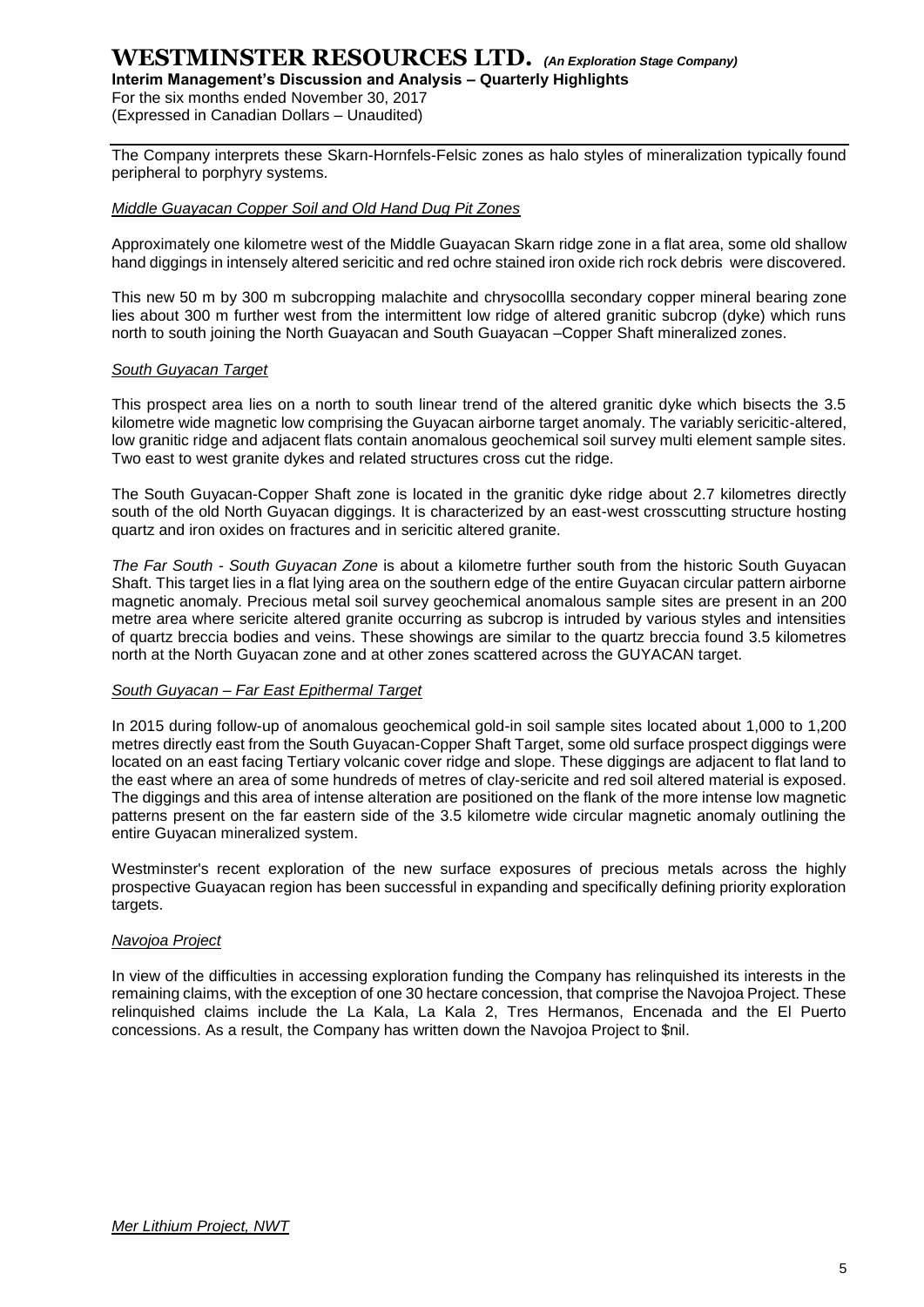**Interim Management's Discussion and Analysis – Quarterly Highlights**

For the six months ended November 30, 2017

(Expressed in Canadian Dollars – Unaudited)

In July 2016 the Company closed the acquisition of four lithium prospective claims in the Yellowknife Pegmatite Belt, located east of Yellowknife in the Northwest Territiories of Canada. A field exploration program was completed by Aurora Geosciences Ltd., of Yellowknife NWT and the results reported in WMR 16-09 press release. The exploration program at MER property in the Yellowknife Pegmatite Belt encountered the presence of high-grade lithium-bearing mineralization and identified a total of 15 dyke-like targets from aerial photography. Two spodumene-bearing pegmatite dykes, located 50 metres apart, were sampled during this work program. The spodumene is described as coase to very coarse in size and grey to green in colour.

### **1.3 Selected Annual Financial Information**

The following table presents selected financial information for the last three fiscal years ended May 31, 2017, 2016 and 2015.

|                                  | 2017      | 2016      | 2015             |
|----------------------------------|-----------|-----------|------------------|
| Net and comprehensive loss       | (345.012) | (928.551` | .862.499)        |
| Basic and diluted loss per share | (0.07)    | (0.34)    | .20 <sup>1</sup> |
| Total assets                     | 2,532,268 | 718. .    | 2,420,604        |

### **1.4 Results of Operations**

The details of the general and administrative expenses for the six months ended November 30, 2017 and 2016 are as follows:

|                                                                                                                                                                                                                                                                                                                                                                                                                                                                                                                                                  | <b>Six Months Ended</b> |           |                                     |         |  |
|--------------------------------------------------------------------------------------------------------------------------------------------------------------------------------------------------------------------------------------------------------------------------------------------------------------------------------------------------------------------------------------------------------------------------------------------------------------------------------------------------------------------------------------------------|-------------------------|-----------|-------------------------------------|---------|--|
|                                                                                                                                                                                                                                                                                                                                                                                                                                                                                                                                                  |                         |           | November 30, 2017 November 30, 2016 |         |  |
| <b>Expenses</b>                                                                                                                                                                                                                                                                                                                                                                                                                                                                                                                                  |                         |           |                                     |         |  |
| Consulting fees                                                                                                                                                                                                                                                                                                                                                                                                                                                                                                                                  | \$                      | 530,630   | \$                                  | 50,000  |  |
| Share based payments                                                                                                                                                                                                                                                                                                                                                                                                                                                                                                                             |                         | 320,813   |                                     | 10,000  |  |
| Management fees                                                                                                                                                                                                                                                                                                                                                                                                                                                                                                                                  |                         | 48,300    |                                     | 69,000  |  |
| Office                                                                                                                                                                                                                                                                                                                                                                                                                                                                                                                                           |                         | 59,829    |                                     | 3,130   |  |
| Accounting, audit, and legal                                                                                                                                                                                                                                                                                                                                                                                                                                                                                                                     |                         | 38,555    |                                     | 72,993  |  |
| Regulatory and filing fees                                                                                                                                                                                                                                                                                                                                                                                                                                                                                                                       |                         | 1,423     |                                     | 10,750  |  |
| Interest and finance cost                                                                                                                                                                                                                                                                                                                                                                                                                                                                                                                        |                         |           |                                     |         |  |
| <b>Travel and entertainment</b>                                                                                                                                                                                                                                                                                                                                                                                                                                                                                                                  |                         | 8,966     |                                     | 9,649   |  |
| Bank charges and interest                                                                                                                                                                                                                                                                                                                                                                                                                                                                                                                        |                         | 488       |                                     | 235     |  |
| Conferences and investor relations                                                                                                                                                                                                                                                                                                                                                                                                                                                                                                               |                         | 40,917    |                                     | 68,484  |  |
| Amortization                                                                                                                                                                                                                                                                                                                                                                                                                                                                                                                                     |                         | 1,602     |                                     | 6,644   |  |
|                                                                                                                                                                                                                                                                                                                                                                                                                                                                                                                                                  |                         | 1,051,523 |                                     | 300,885 |  |
| The Company's general and administrative ("G&A") expenses for the six months ended November 30, 2<br>was \$1,051,523 compared to the prior comparable period of \$300,885. The increase is attributed<br>substantial increase in consulting fees in support of reviewing potential acquisitions, executing on the F<br>copper/gold acquisition, and executing financings in the period.<br>Net loss for Q2 2018 was \$1,051,389, or \$0.05 per common share compared to a loss of \$242,627, or \$<br>per share for the prior comparable period. |                         |           |                                     |         |  |
| 1.5<br><b>Summary of Quarterly Results</b>                                                                                                                                                                                                                                                                                                                                                                                                                                                                                                       |                         |           |                                     |         |  |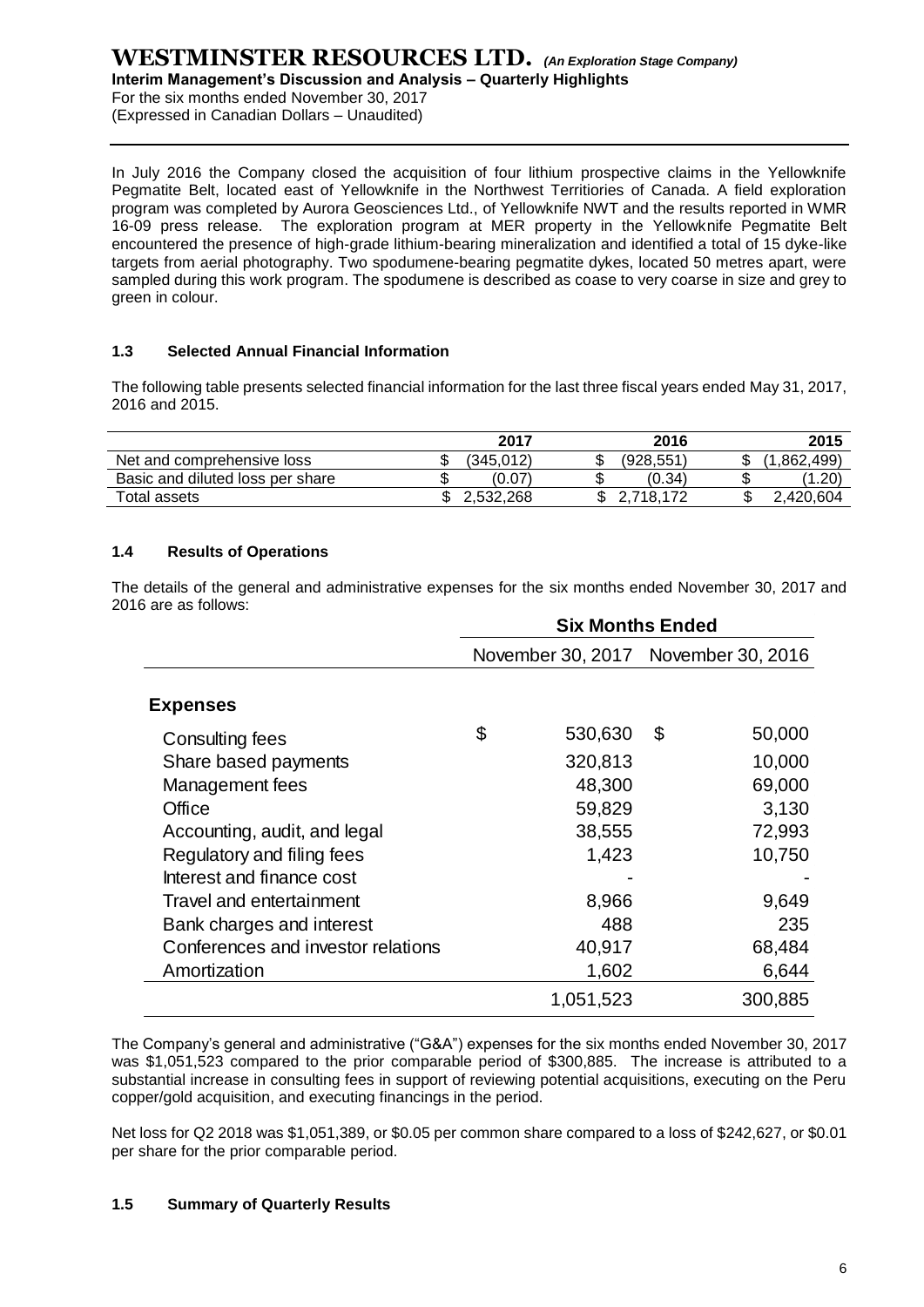**Interim Management's Discussion and Analysis – Quarterly Highlights**

For the six months ended November 30, 2017 (Expressed in Canadian Dollars – Unaudited)

The following table sets out certain unaudited financial information of the Company for each of the last eight quarters, beginning with the second quarter of fiscal 2017. This financial information has been prepared in accordance International Accounting Standard ("IAS") 34 Interim Financial Reporting using accounting policies consistent with IFRS issued by the International Accounting Standards Board ("IASB").

|                   | Q <sub>2</sub> 2018 |   | Q1 2018       | Q4 2017      |   | Q3 2017 |
|-------------------|---------------------|---|---------------|--------------|---|---------|
| Net (loss) income | \$<br>(273, 378)    |   | \$ (779, 720) | (255,061)    |   | (1,953) |
| Per share         | \$<br>(0.01)        | Ψ | (0.04)        | \$<br>(0.00) | Ψ | (0.00)  |

|                   | Q <sub>2</sub> 2017 |   | Q1 2017    |    | Q4 2016  |   | Q3 2016  |
|-------------------|---------------------|---|------------|----|----------|---|----------|
| Net (loss) income | \$(19,645)          |   | (136, 227) | S. | (457,068 |   | (50,481) |
| Per share         | (0.00)              | S | (0.03)     |    | (0.14)   | S | (0.02)   |

Quarterly results are highly variable for exploration companies depending on whether the Company has any property write-downs, share-based payments expenses and gain or losses resulting from foreign exchange.

### **1.6 Liquidity**

The recovery of the Company's investment in exploration and evaluation properties and the attainment of profitable operations are dependent upon the discovery and development of economic precious and base metal reserves and the ability to arrange sufficient financing to bring these reserves into production. The ultimate outcome of these matters cannot presently be determined.

As the Company is in the exploration stage, no mineral producing revenue has been generated to date. The ability of the Company to meet its obligations and continue the exploration and development of its mineral properties is dependent upon its ability to continue to raise adequate financing. Historically, operating capital and exploration requirements have been funded primarily from equity financing, joint ventures, disposition of mineral properties and investments. There can be no assurance that such financing will be available to the Company in the amount required at any time or for any period or, if available, that it can be obtained on terms satisfactory to the Company. Based on the amount of funding raised, the Company's exploration program may be tailored accordingly.

Other than those obligations disclosed in the notes to its condensed interim consolidated financial statements and discussed in this MD&A, the Company has no other long-term debt, capital lease obligations, operating leases, or any other long-term obligations. The Company has no outstanding debt facility upon which to draw.

The Company's cash position as at November 30, 2017 was \$1,022,857 (May 31, 2017 - \$11,410) and had a working capital position of \$1,173,899 (May 31, 2017 – working capital deficiency of \$59,033).

Historically, the Company's only source of funding has been the issuance of equity securities for cash. The Company has issued common share capital pursuant to private placement financings, and the exercise of warrants and options. The Company's access to exploration financing when the financing is not transaction specific is always uncertain. There can be no assurance of continued access to significant equity funding. The Company's ability to raise additional funds may be impacted by future exploration results and changes in metal prices or market conditions.

A detail of the Company's recently completed private placements are discussed in the section that follows.

#### **1.7 Capital Resources**

During the six months ended November 30, 2017, the Company completed the following private placements: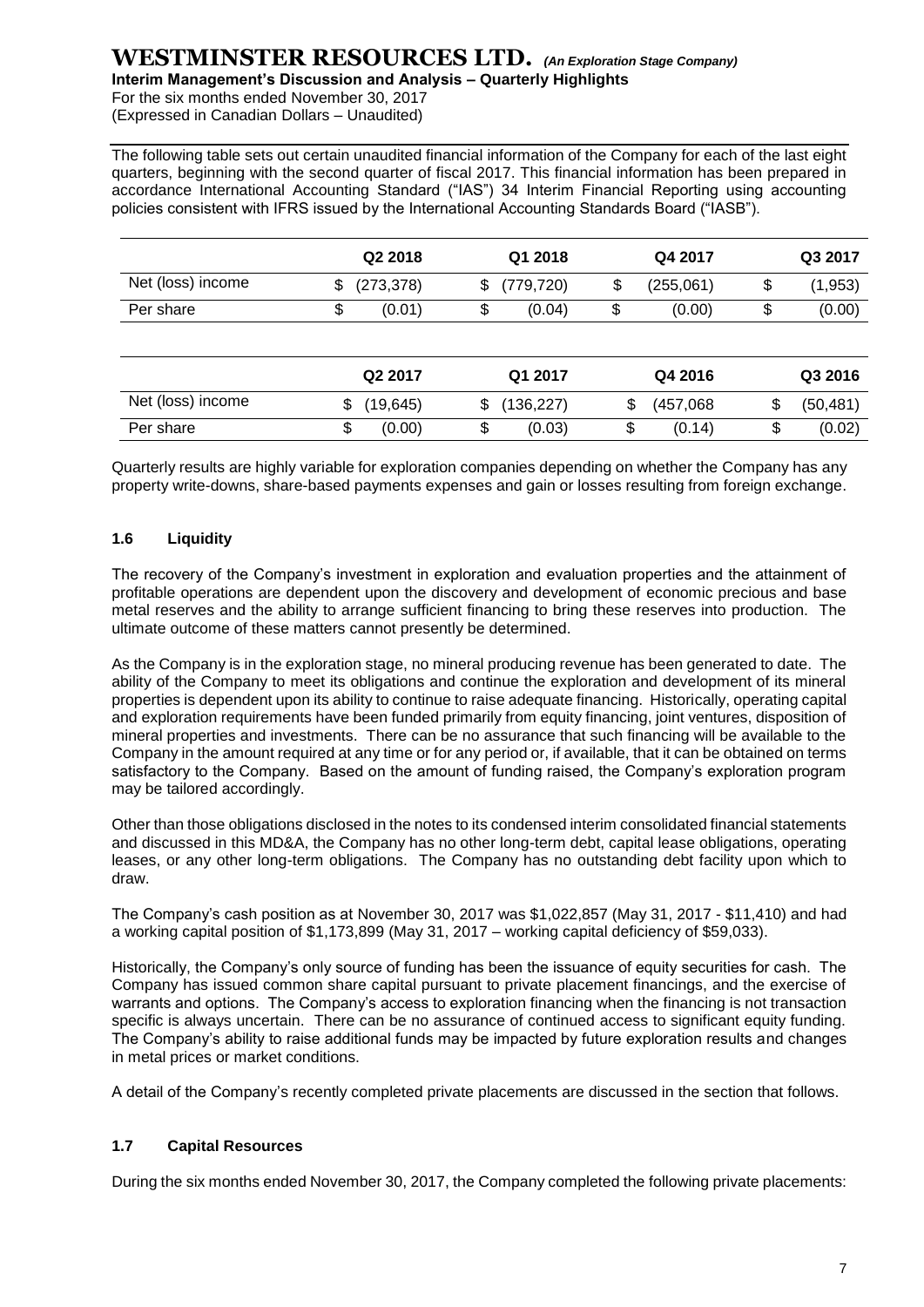**Interim Management's Discussion and Analysis – Quarterly Highlights** For the six months ended November 30, 2017

(Expressed in Canadian Dollars – Unaudited)

- On November 15, 2017 the Company issued 350,000 common shares as part of a non-brokered private placement filed on August 11, 2017 and approved by the TSX on November 15, 2017for gross proceeds of \$80,500. The units consisted of one common share of the Company at \$0.23 and one-half warrant at \$0.35 for 12 months from the date if the issuance of the common stock.
- On June 16, 2017, the Company closed a private placement first announced on May 3, 2017 for 12,020,000 units at \$0.12 per unit for gross proceeds of \$1,442,400. Each unit is comprised of one common share at \$0.12 and one common share purchase warrant at \$0.16 for five years. This placement was closed in two tranches, the first on May 25, 2017 in the amount of 8,150,000 units and the balance of 3,870,000 units on June 16, 2017.
- On August 11, 2017, the Company closed a private placement for the issuance of 7,495,000 units at \$0.20 per unit for a total of \$1,499,000 gross proceeds. Each unit is comprised of one common share at \$0.20 and one-half common share purchase warrant. Each full share purchase warrant will allow the holder to purchase one additional common share at \$0.35 for one year. The Company incurred a total of \$61,736 in finder's fees and regulatory charges in connection with this private placement. In addition, the Company issued a total of 262,500 share purchase broker warrants in connection with this private placement.

#### **1.8 Off-Balance Sheet Arrangements**

The Company has no off-balance sheet arrangements.

#### **1.9 Transactions with Related Parties**

Key management personnel are persons responsible for planning, directing and controlling the activities of the entity, and include all directors and officers. Key management compensation during the six months ended November 30, 2017 and 2016 were as follows:

|                      | Six months ended  | Six months ended  |  |
|----------------------|-------------------|-------------------|--|
|                      | November 30, 2017 | November 30, 2016 |  |
| Short-term benefits  | 48.300 \$         | 78.000            |  |
| Share-based payments |                   | ۰                 |  |

Included in short term benefits are the following:

- (i) \$22,300 (2016 \$60,000) paid to Floralynn Investments Inc., a company controlled by Glen Indra, the Company's Chief Executive Officer.
- (ii) \$Nil (2016 \$18,000) paid to Diversity Clues Consulting, a company controlled by Oleg Scherbina, the Company's Chief Financial Officer.
- (iii) \$Nil (2016 \$30,000) paid to S.B. Ballantyne Holdings, a company controlled by Bruce Ballantyne, the Company's project manager.
- (iv) \$20,800 (2016 \$Nil) in consulting fees paid to a company controlled by a director of the Company.

Included in accounts receivable is \$130,285 (May 31, 2017 - \$Nil) receivable from Jaxon Mining Inc., a Company with common directors, for shared office space and administrative expenses. During the six months ended November 30, 2017, the Company received \$14,821 (2016 - \$Nil) from Jaxon Minerals Inc. for shared office and administrative expenses.

#### **1.10 Fourth Quarter**

Not applicable.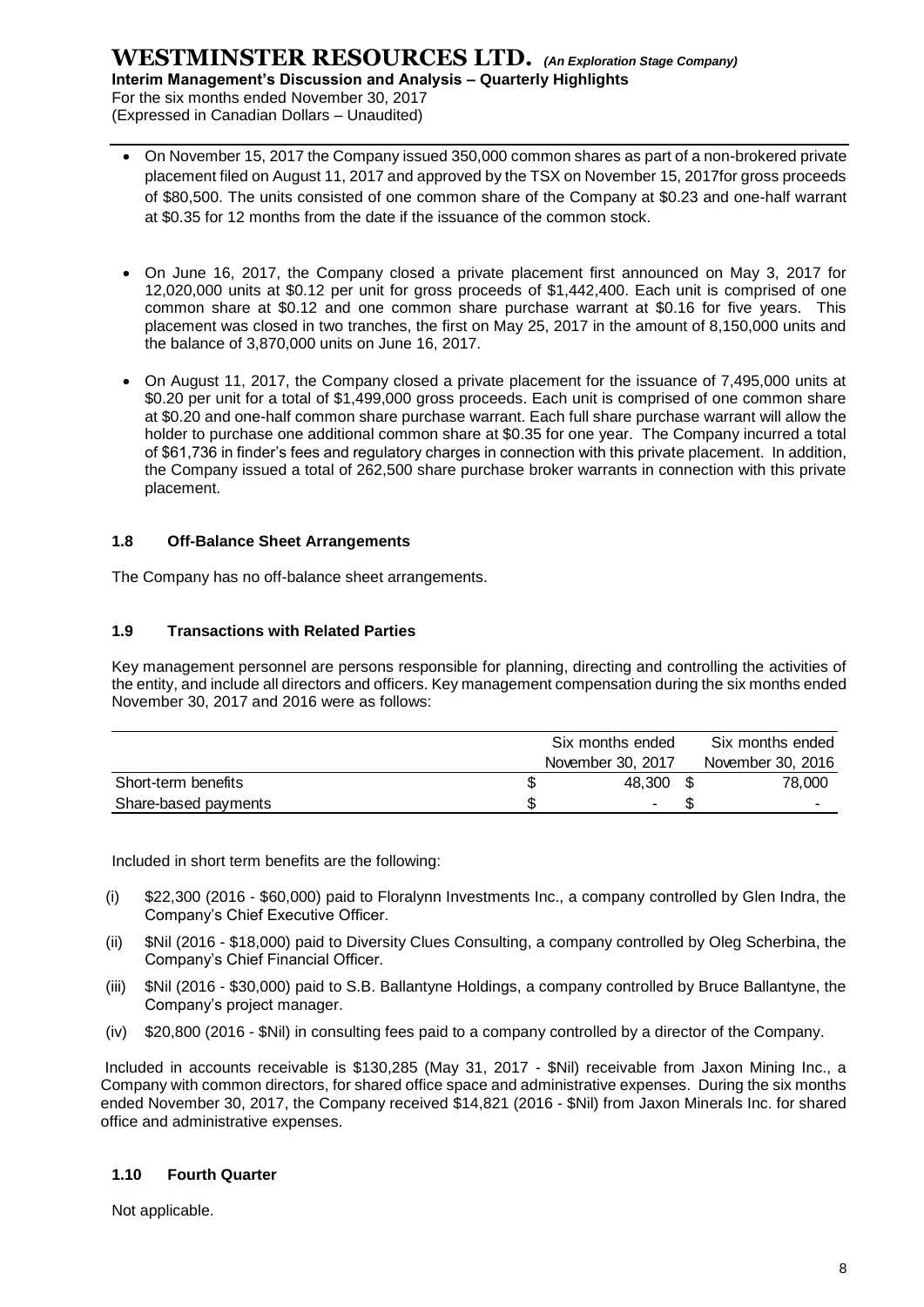(Expressed in Canadian Dollars – Unaudited)

#### **1.11 Proposed Transaction**

On September 12, 2017, the Company entered into a binding Letter of Intent dated September 4, 2017 with Latin Resources Limited ("Latin") (ASX: LRS) to acquire a 100% interest in the Ilo Norte and Ilo Este copper projects, (the "Projects") located in southern Peru. Latin is at arms' length to the Company.

The Projects comprise a number of concessions totalling over 36,000 hectares located in the highly prospective coastal IOCG/Porphyry Copper belt of Southern Peru. Latin has carried out exploration drilling and has successfully demonstrated substantial upside for development of the Projects. Within 100 km of the Projects, the region is the source of around half of Peru's copper production (the world's third largest copper producing nation).

Upon completion of due diligence and receiving the necessary approvals, the acceptance for filing by the TSX-V and effecting the transfer of the Projects, the following terms and conditions will be met under a formal Sale Agreement to be completed between the Company and Latin:

- Upon signing of the Sale Agreement, the issue to Latin of a total of 19,000,000 common shares in the capital of WMR (the "Purchase Shares").
- The Purchase Shares will be placed into voluntary escrow and held until the Concessions representing the Projects have been effectively transferred to WMR or its subsidiary but shall vest with the following milestones:
	- (i) 1,000,000 shares vest 6 months from the date of the Sale Agreement;
	- (ii) 3,000,000 shares vest 12 months from the date of the Sale Agreement; and
	- (iii) 15,000,000 shares vest 18 months from the date of the Sale Agreement.
- A lump sum of USD\$150,000 on the signing of the Sale Agreement;
- A final payment of USD\$100,000 on the 12 month anniversary of the signing of the Sale Agreement.

Upon completion of the contemplated transaction, Latin Resources will be the largest shareholder of the Company, holding approximately 42% of the issued share capital on an undiluted basis. Shareholder approval for Latin Resources' control position in the Company will be sought at the Company's upcoming Annual General Meeting scheduled for January 31, 2018.

The Company will pay a finder's fees in connection with the introduction of Latin and the Projects to the Company, as permitted by TSXV policy.

#### **12 Critical Accounting Estimates**

The Company's critical accounting judgements are contained in Note 2 to the audited financial statements for the year ended May 31, 2017. The preparation of the Annual financial statements in conformity with International Financial Reporting Standards ("IFRS") requires management to make judgments, estimates and assumptions that affect the application of accounting policies and the reported amounts of assets, liabilities, income and expenses. Actual results may differ from these estimates. Estimates and underlying assumptions are reviewed on an ongoing basis. Estimates and underlying assumptions are reviewed on an ongoing basis. Information about critical judgments in applying accounting policies that have the most significant effect on the amounts recognized in the Annual Financial Statements included the following:

#### *Impairment assessment*

The Company assesses its exploration and evaluation assets for possible impairment if there are events or changes in circumstances that indicate that carrying values of the assets may not be recoverable, at each reporting period. The assessment of any impairment of equipment and exploration and evaluation assets is dependent upon estimates of recoverable amounts that take into account factors such as reserves, economic and market conditions, timing of cash flows, and the useful lives of assets and their related salvage values.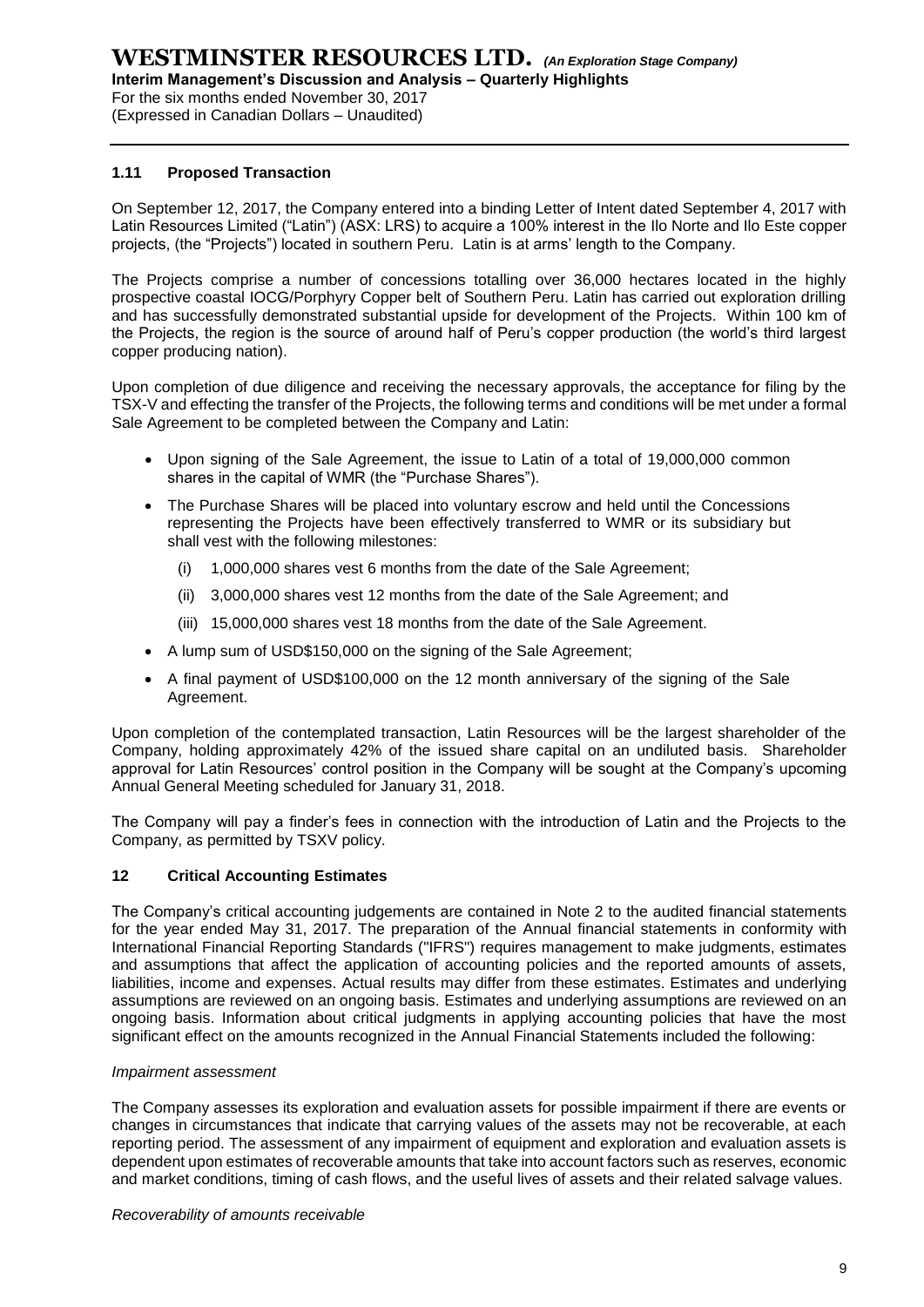**Interim Management's Discussion and Analysis – Quarterly Highlights**

For the six months ended November 30, 2017

(Expressed in Canadian Dollars – Unaudited)

The balance in amounts receivable includes value added taxes to be recovered in Mexico. At each financial position reporting date, the carrying amounts of the Company's amounts receivable are reviewed to determine whether there is any indication that those assets are impaired. The Company uses judgment in determining whether there are facts and circumstances suggesting that the carrying amounts of its amounts receivable may exceed the recoverable amount. The Company is corresponding with the Mexican government to recover the Mexican value added tax. However, an impairment was recorded at May 31, 2017 due to uncertainty in collection.

#### *Assessment of going concern*

The Company uses judgment in determining its ability to continue as a going concern in order to discharge its current liabilities by raising additional financing.

#### *Assessment of functional currency*

The Company uses judgment in determining its functional currency. IAS 21 *The Effects of Changes in Foreign Exchange Rates* defines the functional currency as the currency of the primary economic environment in which an entity operates. IAS 21 requires the determination of functional currency to be performed on an entity by entity basis, based on various primary and secondary factors. In identifying the functional currency of the parent and of its subsidiaries, management considered the currency that mainly influences the cost of undertaking the business activities in each jurisdiction in which the Company operates.

#### *Assumptions used in the calculation of the fair value assigned to options and warrants*

The Black-Scholes option pricing models require the input of subjective assumptions, including expected price volatility, risk – free interest rate, and forfeiture rate. Changes in the input assumptions can materially affect the fair value estimate and the Company's equity reserves.

#### **1.13 Recent Accounting Pronouncements**

The following new standards have been issued by the IASB, but are not yet effective:

IFRS 9 *Financial Instruments* addresses classification and measurement of financial assets. It replaces the multiple category and measurement models in IAS 39 *Financial Instruments; Recognition and Measurement* for debt instruments with a new mixed measurement model having only two categories; amortized cost and fair value through profit or loss. Requirements for financial liabilities are largely carried forward from the existing requirements in IAS 39 except that fair value changes due to credit risk for liabilities designated at FVTPL are generally recorded in other comprehensive income/loss. The effective date of this new standard will be for periods beginning on or after January 18, 2018 with early adoption permitted. The Company has not yet assessed the impact of this standard or determined whether it will adopt earlier.

IFRS 16 *Leases* specifies how an issuer will recognize, measure, present and disclose leases. The standard provides a single lessee accounting model, requiring lessees to recognize assets and liabilities for all leases unless the lease term is twelve months or less, or the underlying asset has an insignificant value. Lessors continue to classify leases as operating or finance, with IFRS 16's approach to lessor accounting substantially unchanged from its predecessor, IAS 17 *Leases*. IFRS 16 was issued in January 2016 and applies to annual reporting periods beginning on or after January 1, 2019. The Company has not yet assessed the impact of this standard or determined whether it will adopt earlier.

#### **1.14 Financial Instruments and Other Instruments**

The Company has designated its cash and marketable securities as FVTPL; deposits, as held-to-maturity; and accounts payable and loans payable, as other financial liabilities.

The carrying values of current deposits and accounts payable approximate their fair values due to the shortterm maturity of these financial instruments. The fair value of the non-current deposits also approximates its carrying value.

The Company's risk exposure and the impact on the Company's financial instruments are summarized below.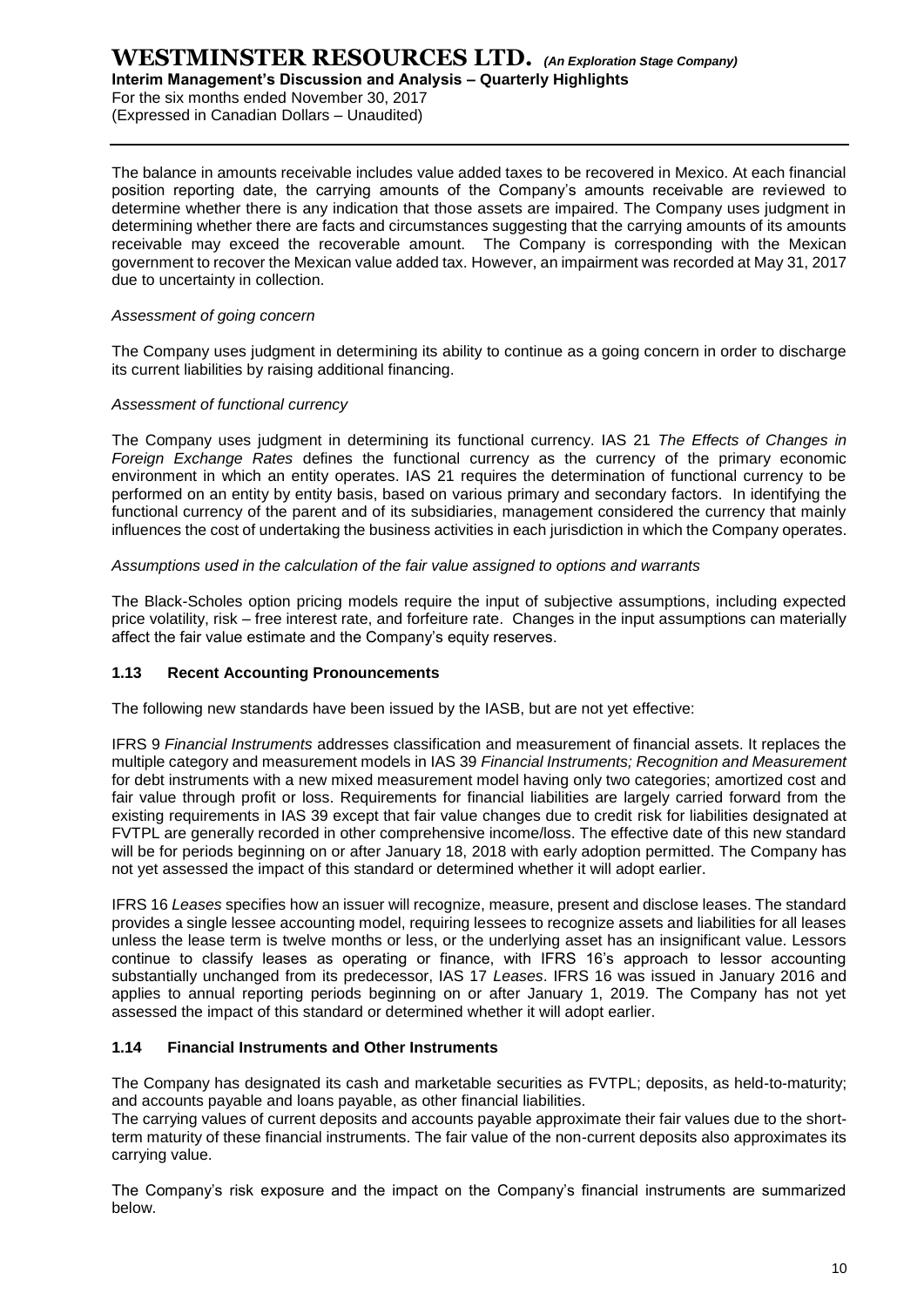**Interim Management's Discussion and Analysis – Quarterly Highlights**

For the six months ended November 30, 2017 (Expressed in Canadian Dollars – Unaudited)

#### a) Credit Risk

Credit risk is the risk that one party to a financial instrument will cause a financial loss for the other party by failing to discharge an obligation. The Company is exposed to credit risk with respect to its cash, amounts receivable and deposits. The Company limits exposure to credit risk by maintaining its cash and deposits with major financial institutions. The Company is not exposed to significant credit risk on its amounts receivable as the entire balance is due from government agencies.

b) Market Risk

Market risk is the risk that the fair value of, or future cash flows from, the Company's financial instruments will significantly fluctuate due to changes in market prices. The value of financial instruments can be affected by changes in interest rates, foreign currency rates and other price risk.

(i) Interest rate risk

Interest rate is the risk that future cash flows will fluctuate as a result of changes in market interest rates. The company has cash and cash equivalents and loans payable. The Company is not exposed to significant interest rate risk due to the short-term maturity of its monetary current assets and current liabilities.

(ii) Currency risk

The Company is exposed to currency risk to the extent that expenditures incurred by the Company are denominated in currencies other than the Canadian dollar (primarily Mexican pesos). The Company does not manage currency risk through hedging or other currency management tools. Currently, the Company does not have significant exposure to foreign currency risk as the majority of the Company's assets and liabilities are denominated in Canadian dollars as at November 30, 2017.

(iii) Other price risk

Other price risk is the risk that the fair value or future cash flows of a financial instrument will fluctuate due to changes in market prices, other than those arising from interest rate risk or currency risk.

c) Liquidity Risk

Liquidity risk is the risk that the Company will not be able to meet its financial obligations as they fall due. The Company has a planning and budgeting process in place to help determine the funds required to support the Company's normal operating requirements on an ongoing basis. The Company ensures that there are sufficient funds to meet its short-term business requirements, taking into account its anticipated cash flows from operations and its holdings of cash.

As at November 30, 2017, the Company's cash balance was \$1,022,857 (May 31, 2017 - \$11,410) and management considers this to be sufficient to meet the cash requirements for the Company's administrative overhead, maintaining its E&E assets and continuing with exploration programs on its current projects in the following twelve months, however, the Company will continue to review and consider the merits of raising additional capital in the future to fund future operations.

As at November 30, 2017, the Company maintained a balance of \$140,225 in its accounts payable which were all current.

On July 1, 2016, the Company entered into a new lease agreement for a period of three years, ending June 30, 2019, for a monthly lease payment of \$3,823. On July 1, 2017, the Company moved offices and the new monthly lease payment is \$9,334. The lease commitments for the next three fiscal years are:

| 2018 | 78,495<br>\$ |
|------|--------------|
| 2019 | 112,008      |
| 2020 | 112,008      |
|      | \$302,511    |